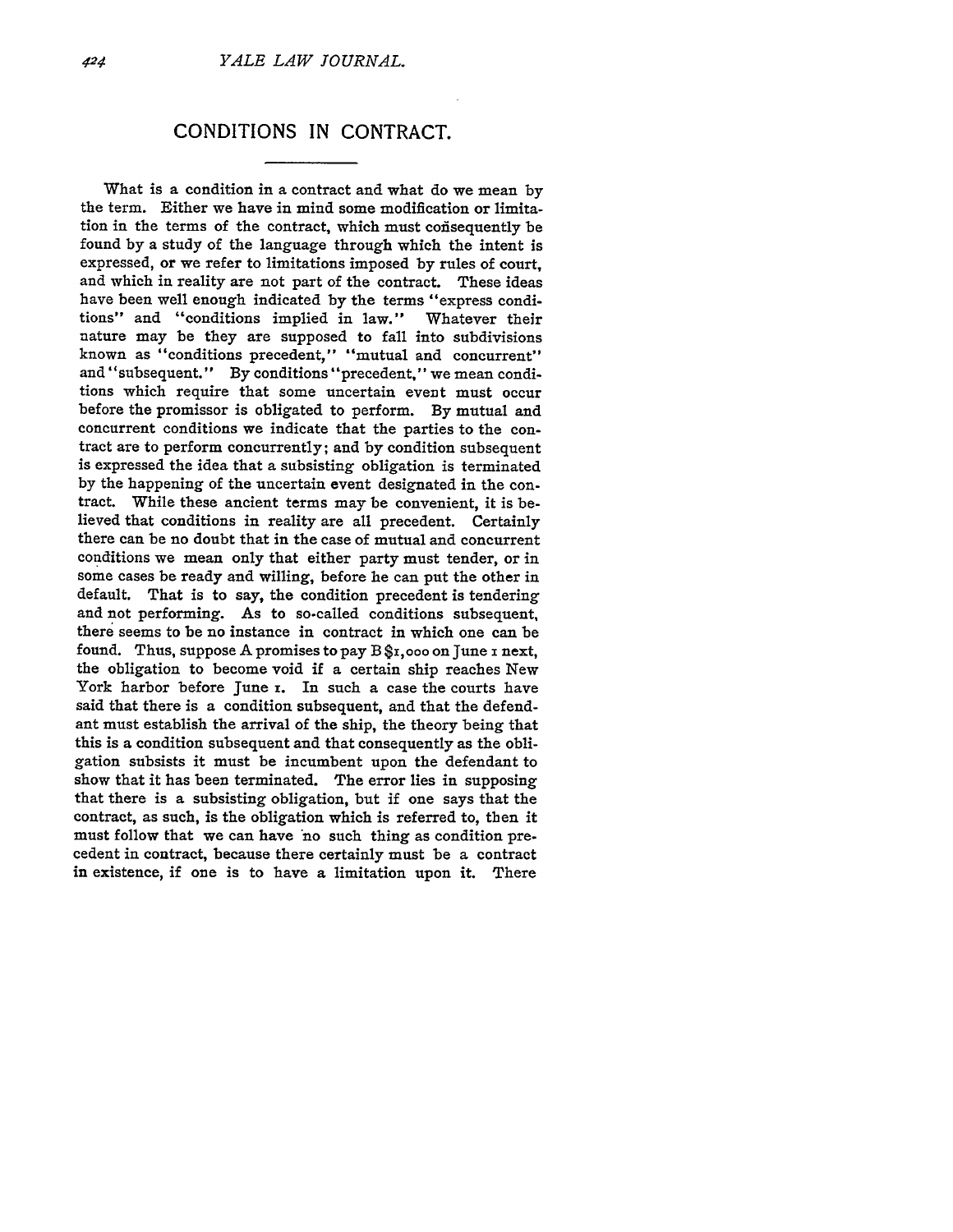cannot be such a thing as construing the terms of such contract unless there are such terms. Yet in the case of conditions precedent the uncertain event happens before there is any obligation to perform, but nevertheless there is a subsisting contract. Conditions in contract do not cause an existing obligation to terminate and there is no such thing as a condition subsequent in this class of obligations. Thus in the illustration given above it is clear that the contract as to the payment of the **\$i,ooo** on June **i** subsists, but it is equally clear that until June **i** there is no obligation to pay the \$i,ooo, and there will never-be such an obligation unless the time passes without the arrival of the ship-that is to say, the obligation to pay does not arise unless there is a non-arrival of the ship, and such non-arrival is a condition precedent.

When we speak of a contract we seem to mean no more than that the parties have put themselves as regards a certain proposition in a position from which they cannot withdraw of their own volition. It does not at all follow that either party will ever have to perform. An offer contains a proposition which has not reached the stage where withdrawal is impossible, but when it ripens into a promise such stage has been reached, and the will of the party obligated is no longer a factor. It seems clear that this is the nature of a contract. The parties have done certain acts and the law says the obligation of contract results. The contract exists then, and the next question is, What have the parties promised? Is there a promise to do some future thing, absolutely and at all events, or must we wait to see whether **by** the terms of the contract the promissor will ever have to perform? Convenience leads us to speak of these limitations upon promises, these modifications of obligations as conditions, but they are nothing more than parts of the promise itself. We interpret the promise to find out what the parties intended. Following out this convenient form, we find that in all cases where a party has placed a limitation upon the promise, it is to the effect that a future uncertain event must happen, before there is an obligation to perform on the part of the promissor. Such event may be negative or affirmative, it may be the non-happening or happening as the promise provides, but that situation must first arise before there is any obligation to perform.

It is said that an event, to be a condition, must be future and uncertain. This does not mean objective uncertainty or futurity. It merely means that there must be subjective uncer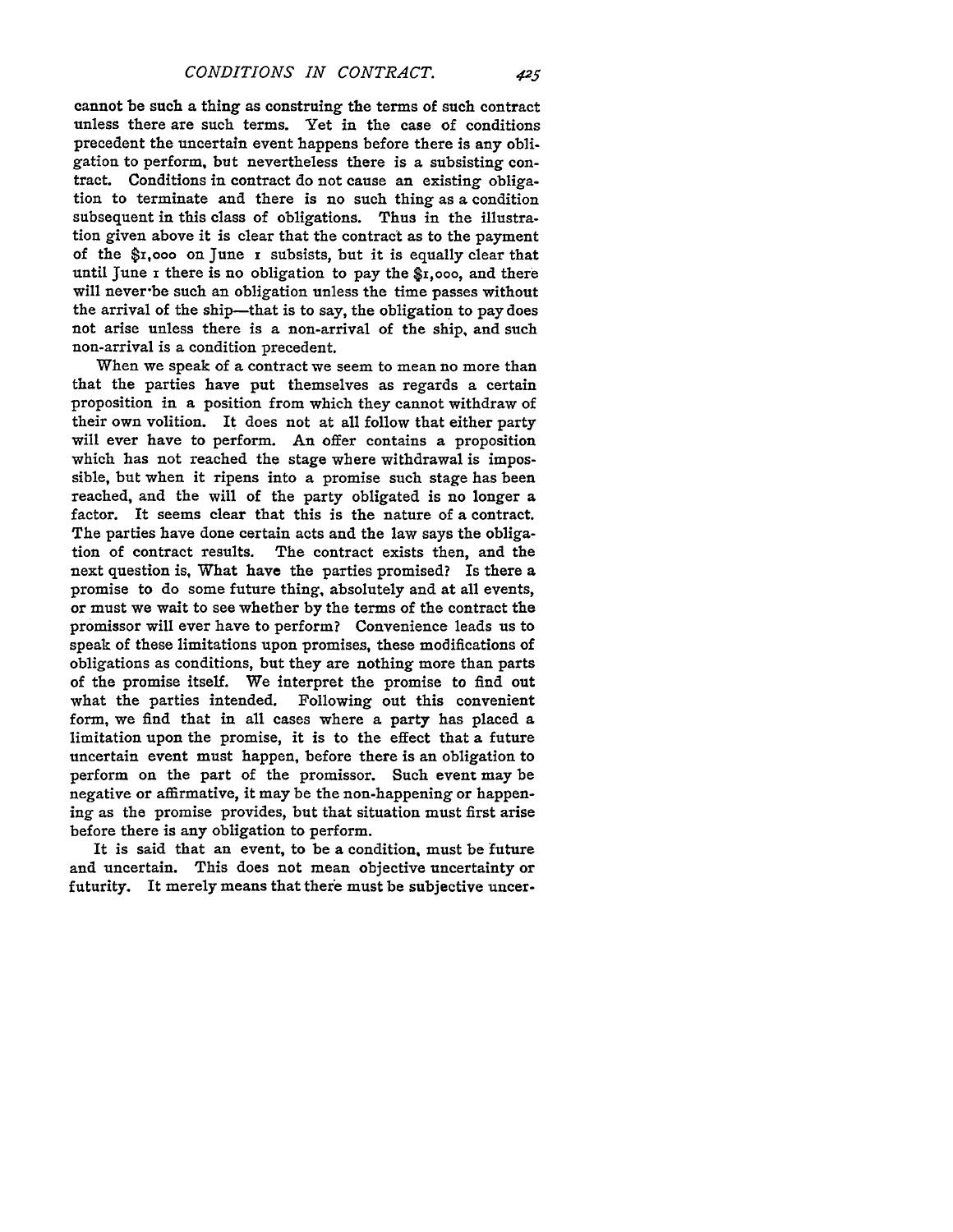tainty. The parties must be in doubt at the time the contract is made. Thus a promise made upon a condition that a certain ship is then at a certain point on the ocean, or to pay a certain sum of money in case she is lost, is valid although at that moment the ship is not at that spot or has already been destroyed. It may be doubted whether objective uncertainty is possible, but subjective uncertainty meets the requirements of the law. The condition cannot be subject to the will of the promissor, because to have a promise there must be something obligatory upon the one making it, there must be some possibility that he may have to perform in spite of himself, but if the condition is dependent upon his own will, that is not the case. Thus an arrangement **by** which a tailor agrees to make suit of clothes to the satisfaction of a customer would seem to be no contract, because the courts hold<sup>1</sup> that satisfaction in such a case is esthetic and personal. Thus the customer may reject the clothes at will, which precludes the idea of contract. If he takes the clothes the obligation would seem to arise from that action and not from any antecedent contract. It may perhaps be claimed in such a case that esthetic satisfaction is not a matter of will, but may arise in spite of one's wishes, and further that such satisfaction may manifest itself in various ways, as **by** facial expression or the like. If this is granted, then it may be said that a contract does arise and that the obligation to pay is subject to an express condition precedentnamely, satisfaction.

In administrating the law in regard to contracts, the courts announce their firm adherence to the doctrine that freedom of contract on the part of the individual is absolute, provided only that the subject matter is lawful. While this is a conservative position to take, the courts, as matter of fact, limit such freedom in various ways and under numerous disguises. 2

**Of** these limitations upon the freedom of contract, the most frequent application is found in the cases involving so-called conditions implied in law. This class of conditions is comparatively of modern growth. At first the courts refused to recognize that it was possible to enforce a condition unless it was expressed in the language of the contract-and Lord Holt's well-known refinements in *Thorpe v. Thorpie,8* show the struggle

*I. Brow v. Foster,* **113** Mass. 136.

**<sup>2.</sup>** See a few remarks of the present writer in IV, *Columbia Law Review,* page **423.**

**<sup>3.</sup> x2** Mod. 46r.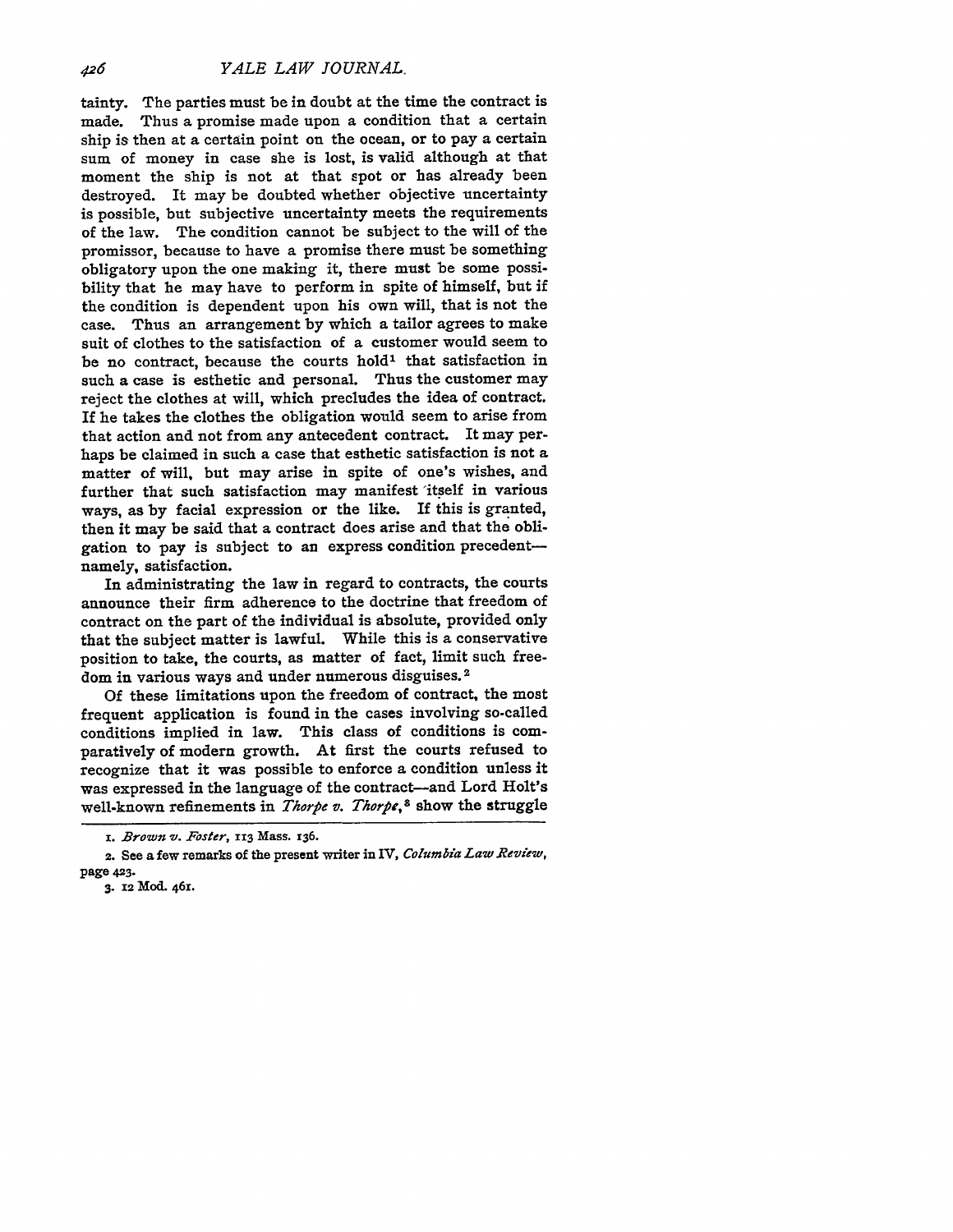to keep within the rule, and not reach too outrageous a conclusion. **By** gradual development, the courts have evolved a set of rules which are now universally recognized, although they carefully state that these rules are simply expressive of the intent of the parties. As matter of fact they become possible because the parties have abstained from any expression of intent, and justice requires their application. Their effect is not to increase the burden of a promissor but to protect him in certain cases. Thus they perform the true functions of a condition. When conditions are express they always serve as a shield, a defense, and these rules of court accomplish the same purpose. The parties have not had sufficient foresight to protect themselves and the courts supply the deficiency. Only good has resulted from this limitation on the freedom of contract, and the conservative development of the rules has prevented the evils which are apt to result when individual judges sometimes cover up their ignorance of the principles underlying a question under consideration **by** referring, grandiloquently, to broad principles of justice, equity and humanity. <sup>4</sup>

These rules of implied conditions were ably summed up **by** Mr. Serjeant Williams in his well-known notes to *Pordage v. Cole.*<sup>5</sup> The most frequently applied of these are: (1) Cases involving mutual and concurrent conditions. These occur where the performance on each side can be simultaneous, and there is no contrary intent shown **by** the terms of the contract. Thus in the case of the delivery of a deed and payment of money. If no date is set for performance, or if the date as to either delivery or payment is fixed, or the same date is set for both, then they are to be performed simultaneously, and either side must tender performance or show a waiver to put the other in default. **(2)** Cases where the performance on one side takes time, and on the other can be practically instantaneous, as, for example, the payment of money. Here, no date being fixed in the contract, the act which takes time must first be per. formed, before the payment of money need be made. **(3)** Cases where an act on one side **by** the terms of the contract may be performed either before or after a given date, while the performance on the other side is to be given on such date. Thus **a** promise to write an article between October **i** and May **i,** and **a** promise on the other side to pay \$I,ooo on January **5.** Here it is evident that no conditions can be implied because the

<sup>4.</sup> For a notable illustration of this see *Buchanan v. Tilden, x\$8* **N.** Y., **io9.**

**S. x Wm's.** Saund. **2X9.**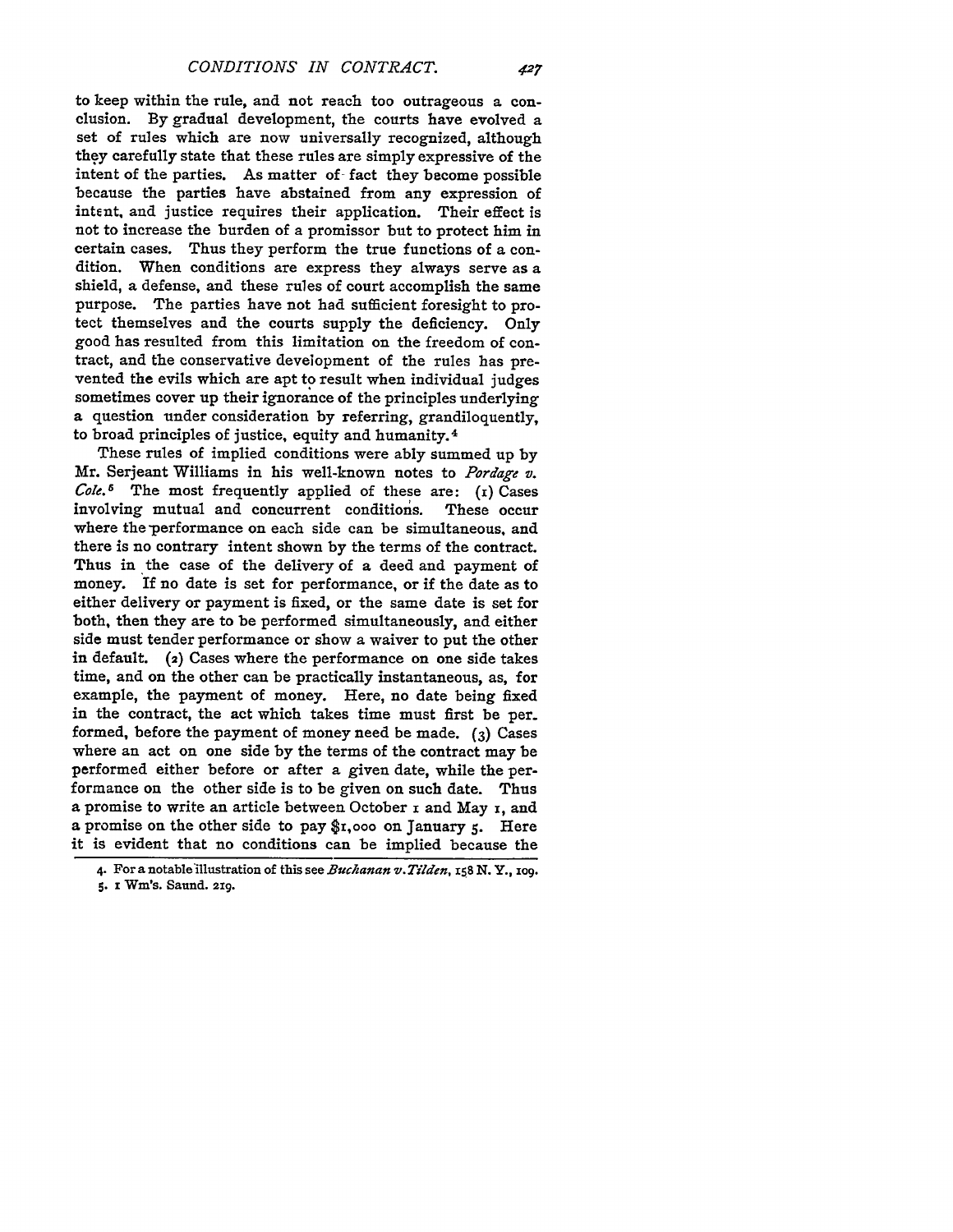terms of the contract show a contrary intent. The result is that the promises are independent, and if the \$1,000 is not paid on January **5,** an action will lie at once therefore, and it is, of course, unnceessary to allege writing of the article, since this cannot constitute a condition precedent. This seems clear enough. **But** suppose the proposed author dies prior to January **5,** without having written the article. His estate is not liable, of course, because death is an excuse in such a case. Can his legal representatives successfully maintain an action for the \$i,ooo, if not paid on January **5?** Logically it would seem that there would be no defense, because the promise is independent. It seems strange to say that the \$r,ooo must be paid, although it was contemplated that an article should be received, and yet it is difficult to find a proper or logical ground of defense. Suppose again that the author lives, but has not performed **by** January **5.** Clearly in that case the \$i,ooo is then payable, and a cause of action therefor has arisen. Assume that no action is brought until after May **i,** and that the author has then broken his promise **by** not furnishing the article, can he then recover the \$1,000? If we say no, we must explain why the author has lost the cause of action which admittedly arose on January **5.** It may be suggested that the theory of preventing circuity of action will help us out of the difficulty; that as the author is liable in damages for the non-production of the article, and the measure of those damages is the price to be paid for the article, the courts will not allow the recovery only to obligate its repayment. The difficulty with this is that the price of the article is not necessarily the measure of damages, they may be greater or less.

The same question in another form would arise in the event that the \$i,ooo should be paid on January *5,* and the author should die before May **i** without having written the article. How can this money be recovered by the publisher? There is no failure of consideration because the author's promise was valid, and was just what the publisher asked for. There are no principles of conditions either implied in law or found in the language of the contract ,which can be invoked to work out a satisfactory solution, and one seems forced to the logical conclusion that as the promises must be found to be independent the results of such independence must follow.

While other subsidiary rules may be gathered from the cases, these three heads cover a large number of the cases which usually arise. These rules of court or so-called condi-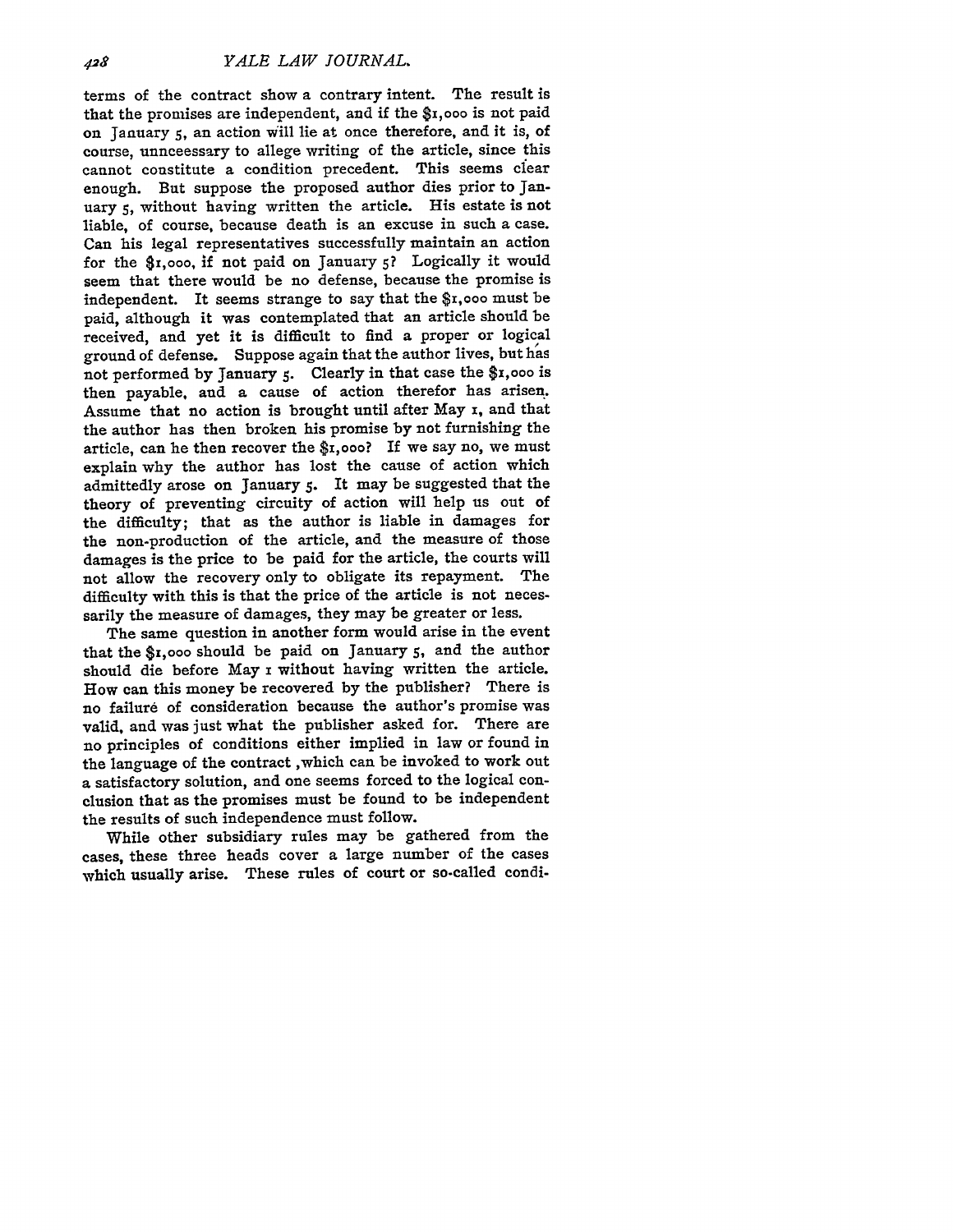tions implied in law have been worked out for the purpose of rendering more exact justice between the parties. This being the ground of their existence, they are never applied when they will work injustice. This is the reason why the courts look into the given case to see whether the facts require them to abstain from applying the rules. This is usually expressed **by** saying that if the breach of an implied condition is not material, does not go to the essence, the courts will not apply such condition.

Whether such breach does go to the essence or not is a question of fact for the court, and it would seem that the burden of establishing to the satisfaction of the court that it does not go to the essence ought to rest upon the plaintiff or actor in any given case. If the court is in doubt, it would seem that the ordinary rules should be applied. It is incumbent upon a plaintiff to allege and prove the performane of such a condition, and if he thinks it should not be required in a given case he should satisfy the court to that effect, precisely as he would have to in the case of a waiver. There are some instances where a party may be helped out **by** a presumption. Thus in the case of time in a contract, where it is not expressly made of the essence. Ordinarily time is not of the essence, and the burden of showing that breach of a condition dependent upon time goes to the essence, ought to be upon the defendant or party claiming that a condition should be applied. In mercantile transactions time is presumed to be of the essence and the plaintiff should overcome such presumption if he claims that it is not of the essence in a particular case.

One class of contract causes a question to arise as to the nature of certain provisions. It is usual to find in policies of insurance a clause which requires that any action for a breach shall be brought within a fixed time thereafter, usually one year. In other words, a short limitation. As to such a clause, it has been said. 6 "The condition does not come into play until a loss has occurred, and the duty to pay has been neglected, and a cause of action has arisen. Nevertheless it is precedent to the plaintiff's cause of action."

How can this be said to be "precedent to the plaintiff's cause of action?" As is truly said, the cause of action has already arisen; how then can bringing the action within a given time be precedent to a cause of action which already exists? The obligation to pay arises as soon as there has been

**<sup>6.</sup>** Holmes, Common Law, P. **313.**